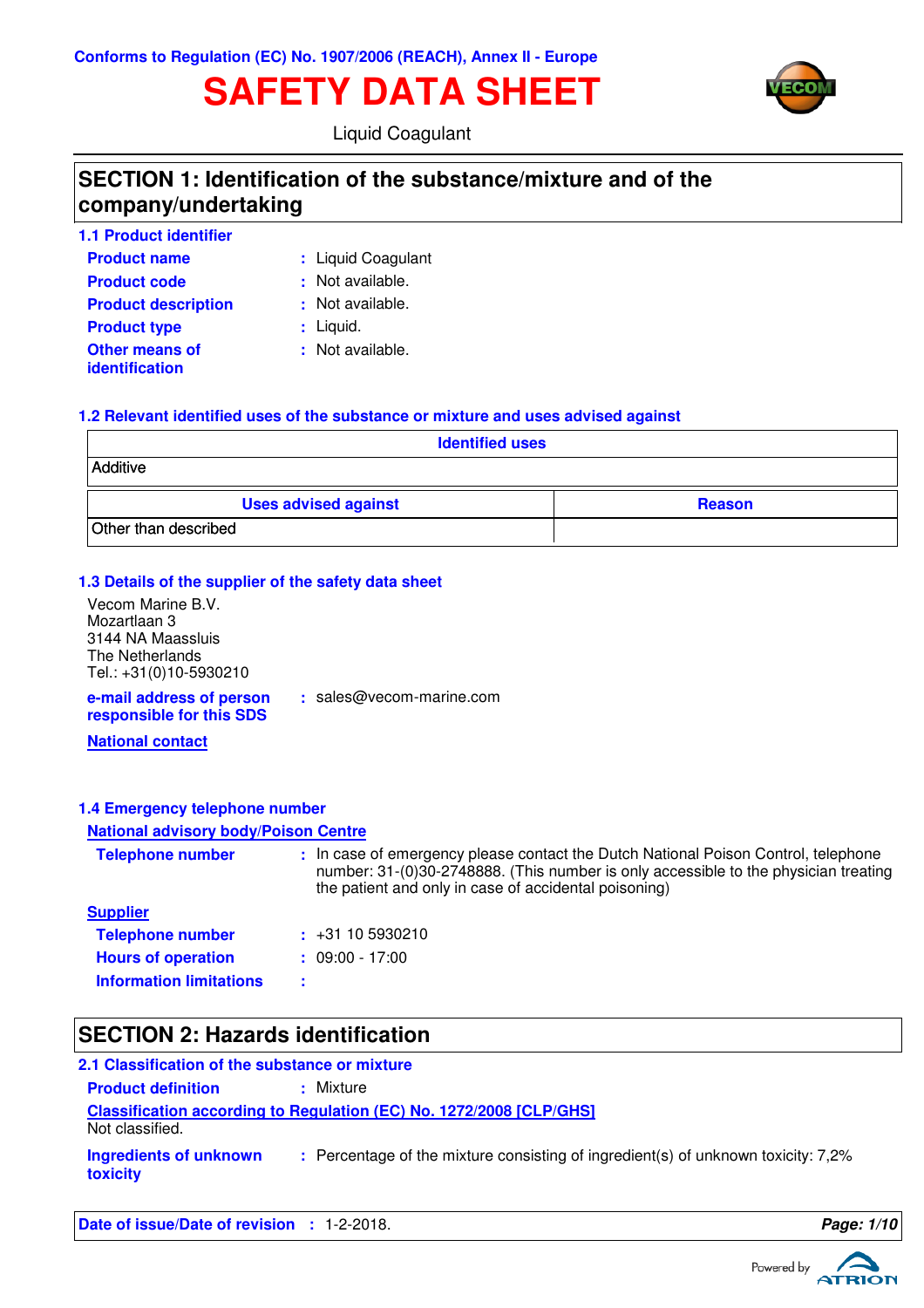# **SECTION 2: Hazards identification**

| Ingredients of unknown | : Percentage of the mixture consisting of ingredient(s) of unknown hazards to the |
|------------------------|-----------------------------------------------------------------------------------|
| ecotoxicity            | aquatic environment: 7,2%                                                         |
|                        |                                                                                   |

### **Classification according to Directive 1999/45/EC [DPD]**

The product is not classified as dangerous according to Directive 1999/45/EC and its amendments.

**Classification :** Not classified.

See Section 16 for the full text of the R phrases or H statements declared above.

See Section 11 for more detailed information on health effects and symptoms.

| 2.2 Label elements                                                   |    |                                                     |
|----------------------------------------------------------------------|----|-----------------------------------------------------|
| <b>Signal word</b>                                                   |    | : No signal word.                                   |
| <b>Hazard statements</b>                                             |    | : No known significant effects or critical hazards. |
| <b>Precautionary statements</b>                                      |    |                                                     |
| <b>Prevention</b>                                                    |    | : Not applicable.                                   |
| <b>Response</b>                                                      |    | : Not applicable.                                   |
| <b>Storage</b>                                                       | ÷. | Not applicable.                                     |
| <b>Disposal</b>                                                      |    | : Not applicable.                                   |
| <b>Supplemental label</b><br>elements                                |    | : Not applicable.                                   |
| <b>Special packaging requirements</b>                                |    |                                                     |
| <b>Containers to be fitted</b><br>with child-resistant<br>fastenings |    | : Not applicable.                                   |
| <b>Tactile warning of danger</b>                                     |    | : Not applicable.                                   |
| <b>2.3 Other hazards</b>                                             |    |                                                     |
| Other hazards which do                                               |    | : Not available.                                    |

# **SECTION 3: Composition/information on ingredients**

**Substance/mixture :** Mixture

**not result in classification**

There are no ingredients present which, within the current knowledge of the supplier and in the concentrations applicable, are classified as hazardous to health or the environment, are PBTs or vPvBs or have been assigned a workplace exposure limit and hence require reporting in this section.

# **SECTION 4: First aid measures**

#### If swallowed, seek medical advice immediately and show the container or label. Keep person warm and at rest. Do not induce vomiting. Check for and remove any contact lenses. Immediately flush eyes with running water **:** for at least 15 minutes, keeping eyelids open. Seek immediate medical attention. Remove contaminated clothing and shoes. Wash skin thoroughly with soap and **:** water or use recognised skin cleanser. Do NOT use solvents or thinners. Remove to fresh air. Keep person warm and at rest. If not breathing, if breathing is **:** irregular or if respiratory arrest occurs, provide artificial respiration or oxygen by trained personnel. General **In all cases of doubt, or when symptoms persist**, seek medical attention. Never give anything by mouth to an unconscious person. If unconscious, place in recovery position and seek medical advice. **Skin contact 4.1 Description of first aid measures Ingestion Inhalation Eye contact : Protection of first-aiders** : No action shall be taken involving any personal risk or without suitable training.

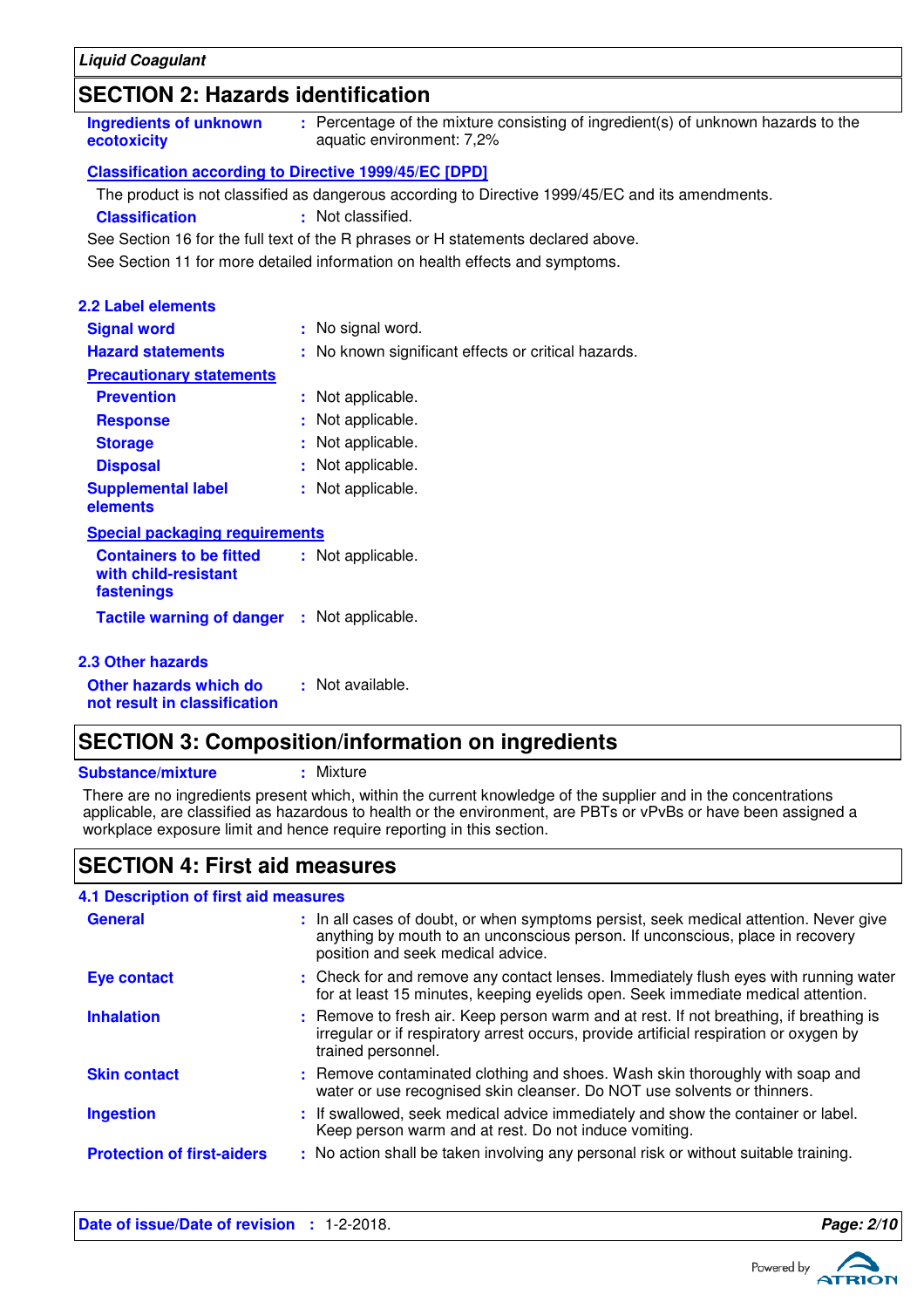# **SECTION 4: First aid measures**

**4.2 Most important symptoms and effects, both acute and delayed**

There are no data available on the preparation itself. The preparation is not classified as dangerous according to Directive 1999/45/EC and its amendments.

Repeated or prolonged contact with the preparation may cause removal of natural fat from the skin, resulting in nonallergic contact dermatitis and absorption through the skin. If splashed in the eyes, the liquid may cause irritation and reversible damage.

### **4.3 Indication of any immediate medical attention and special treatment needed**

| <b>Notes to physician</b>  | : Treat symptomatically. Contact poison treatment specialist immediately if large<br>quantities have been ingested or inhaled. |
|----------------------------|--------------------------------------------------------------------------------------------------------------------------------|
| <b>Specific treatments</b> | : No specific treatment.                                                                                                       |

See toxicological information (Section 11)

**Special protective**

**equipment for fire-fighters**

| <b>SECTION 5: Firefighting measures</b>                                               |                                                                                                                              |  |  |
|---------------------------------------------------------------------------------------|------------------------------------------------------------------------------------------------------------------------------|--|--|
| 5.1 Extinguishing media<br><b>Suitable extinguishing</b><br>media                     | $:$ Recommended: alcohol-resistant foam, $CO2$ , powders, water spray.                                                       |  |  |
| <b>Unsuitable extinguishing</b><br>media                                              | : Do not use water jet.                                                                                                      |  |  |
|                                                                                       | 5.2 Special hazards arising from the substance or mixture                                                                    |  |  |
| <b>Hazards from the</b><br>substance or mixture                                       | : Fire will produce dense black smoke. Exposure to decomposition products may<br>cause a health hazard.                      |  |  |
| <b>Hazardous thermal</b><br>decomposition products                                    | : Decomposition products may include the following materials: carbon monoxide,<br>carbon dioxide, smoke, oxides of nitrogen. |  |  |
| 5.3 Advice for firefighters<br><b>Special protective actions</b><br>for fire-fighters | : Cool closed containers exposed to fire with water. Do not release runoff from fire to<br>drains or watercourses.           |  |  |

### **SECTION 6: Accidental release measures**

#### Exclude sources of ignition and ventilate the area. Avoid breathing vapour or mist. Refer to protective measures listed in sections 7 and 8. Contain and collect spillage with non-combustible, absorbent material e.g. sand, **:** earth, vermiculite or diatomaceous earth and place in container for disposal according to local regulations (see section 13). Preferably clean with a detergent. Avoid using solvents. Do not allow to enter drains or watercourses. If the product contaminates lakes, **:** rivers, or sewers, inform the appropriate authorities in accordance with local regulations. **6.2 Environmental precautions 6.3 Methods and materials for containment and cleaning up 6.1 Personal precautions, protective equipment and emergency procedures For non-emergency personnel : For emergency responders** : If specialised clothing is required to deal with the spillage, take note of any information in Section 8 on suitable and unsuitable materials. See also the information in "For non-emergency personnel".

**:** Appropriate breathing apparatus may be required.

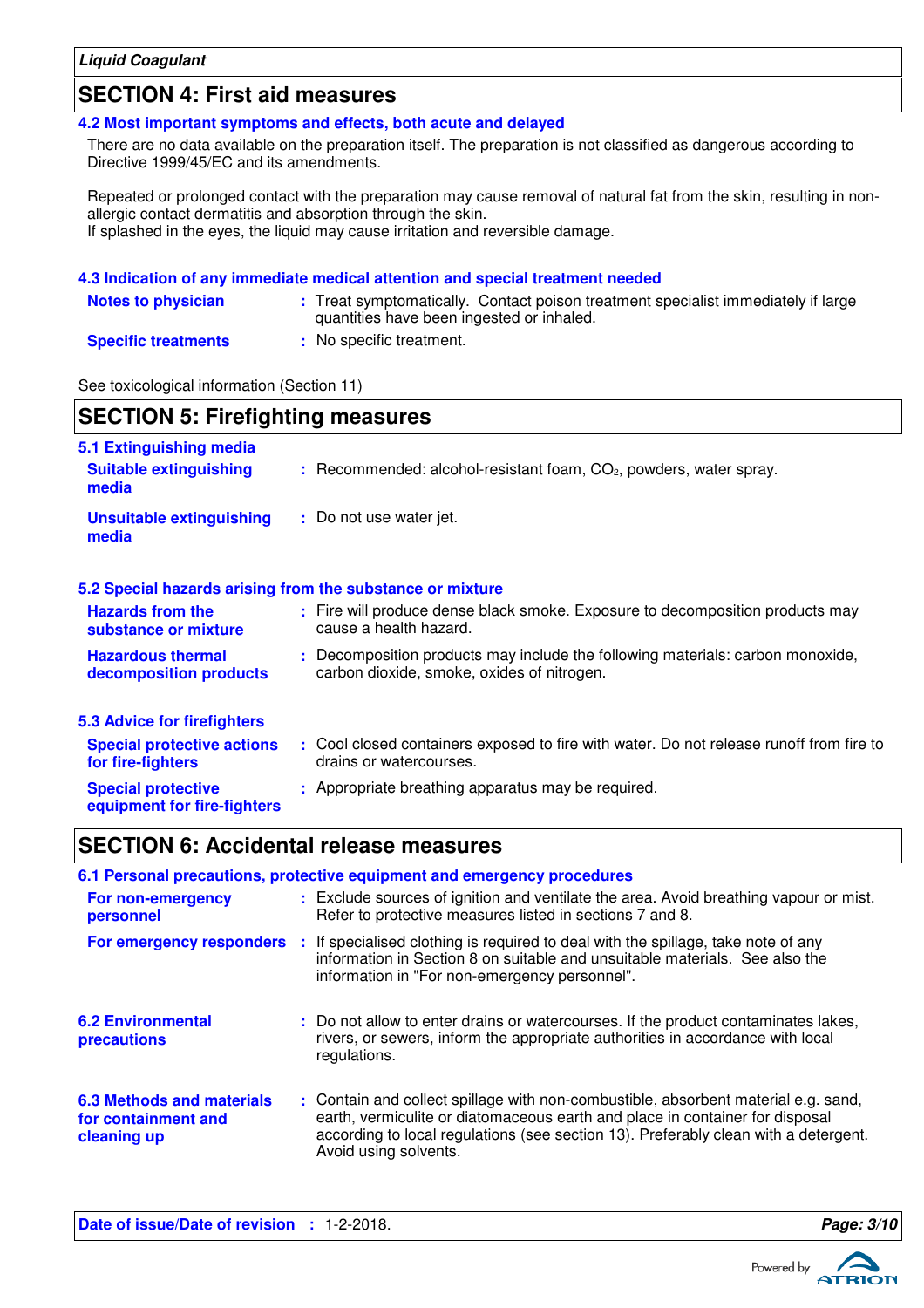## **SECTION 6: Accidental release measures**

| 6.4 Reference to other | : See Section 1 for emergency contact information.                          |
|------------------------|-----------------------------------------------------------------------------|
| sections               | See Section 8 for information on appropriate personal protective equipment. |
|                        | See Section 13 for additional waste treatment information.                  |

# **SECTION 7: Handling and storage**

The information in this section contains generic advice and guidance. The list of Identified Uses in Section 1 should be consulted for any available use-specific information provided in the Exposure Scenario(s).

| <b>7.1 Precautions for safe</b><br>handling                                          | : Avoid contact with skin and eyes. Avoid inhalation of vapour, spray or mist.<br>Eating, drinking and smoking should be prohibited in areas where this material is<br>handled, stored and processed.<br>Put on appropriate personal protective equipment (see Section 8).<br>Never use pressure to empty. Container is not a pressure vessel.<br>Always keep in containers made from the same material as the original one.<br>Comply with the health and safety at work laws. |
|--------------------------------------------------------------------------------------|---------------------------------------------------------------------------------------------------------------------------------------------------------------------------------------------------------------------------------------------------------------------------------------------------------------------------------------------------------------------------------------------------------------------------------------------------------------------------------|
| <b>7.2 Conditions for safe</b><br>storage, including any<br><i>incompatibilities</i> | : Store in accordance with local regulations.<br>Notes on joint storage<br>Keep away from: oxidising agents, strong alkalis, strong acids.<br>Additional information on storage conditions<br>Observe label precautions. Store in a dry, cool and well-ventilated area. Keep<br>container tightly closed.<br>No smoking. Prevent unauthorised access. Containers that have been opened must<br>be carefully resealed and kept upright to prevent leakage.                       |
| 7.3 Specific end use(s)                                                              |                                                                                                                                                                                                                                                                                                                                                                                                                                                                                 |
| <b>Recommendations</b>                                                               | : Not available.                                                                                                                                                                                                                                                                                                                                                                                                                                                                |
| <b>Industrial sector specific</b><br><b>solutions</b>                                | : Not available.                                                                                                                                                                                                                                                                                                                                                                                                                                                                |

# **SECTION 8: Exposure controls/personal protection**

The information in this section contains generic advice and guidance. The list of Identified Uses in Section 1 should be consulted for any available use-specific information provided in the Exposure Scenario(s).

### **8.1 Control parameters**

### **Occupational exposure limits**

No exposure limit value known.

**Recommended monitoring procedures** If this product contains ingredients with exposure limits, personal, workplace **:** atmosphere or biological monitoring may be required to determine the effectiveness of the ventilation or other control measures and/or the necessity to use respiratory protective equipment. Reference should be made to European Standard EN 689 for methods for the assessment of exposure by inhalation to chemical agents and national guidance documents for methods for the determination of hazardous substances.

### **Derived effect levels**

No DELs available.

### **Predicted effect concentrations**

No PECs available.

### **8.2 Exposure controls**

| <b>Appropriate engineering</b> |  |
|--------------------------------|--|
| controls                       |  |

Provide adequate ventilation. Where reasonably practicable, this should be achieved **:** by the use of local exhaust ventilation and good general extraction.

**Individual protection measures**

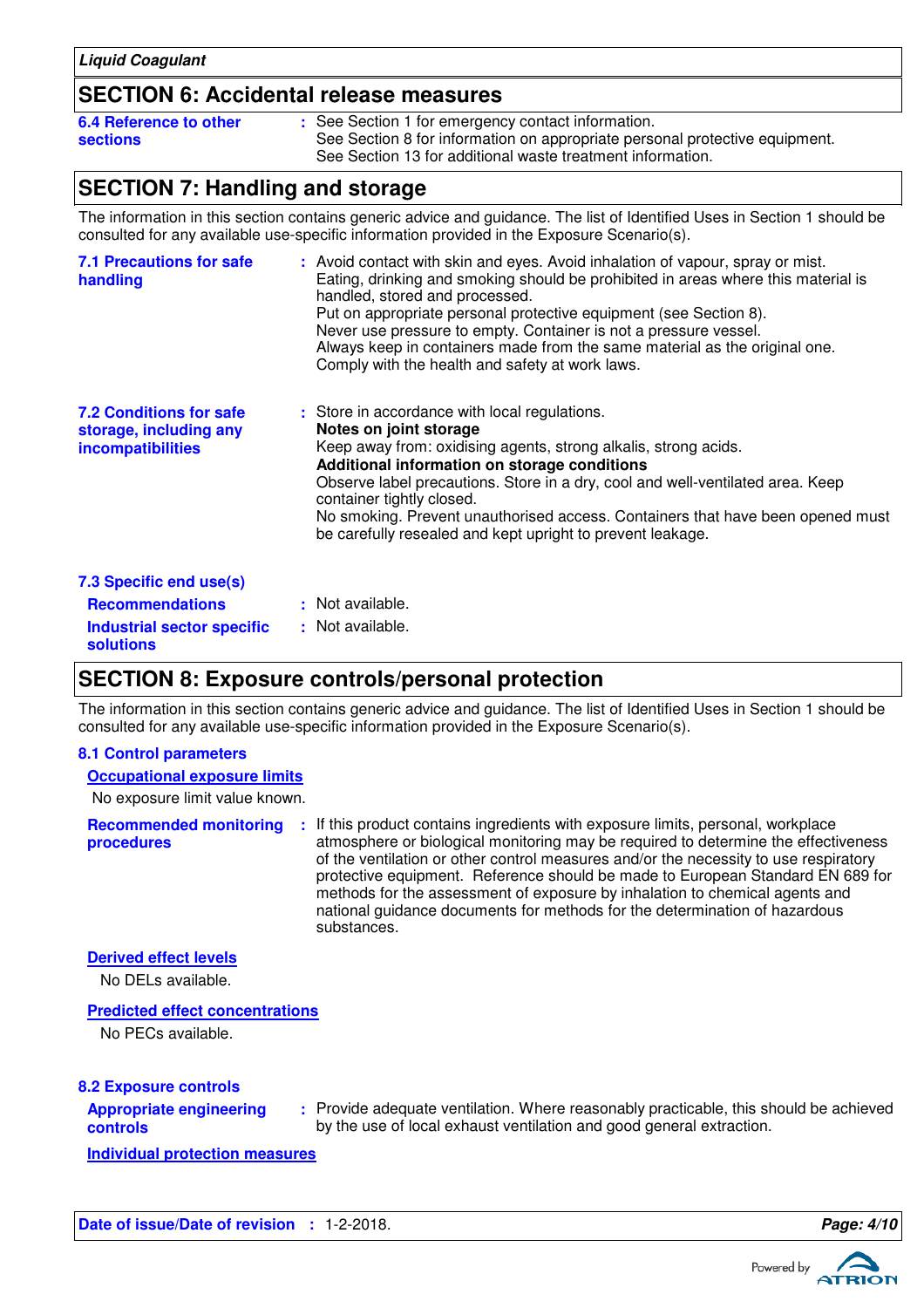# **SECTION 8: Exposure controls/personal protection**

| <b>Hygiene measures</b>                   | : Wash hands, forearms and face thoroughly after handling chemical products, before<br>eating, smoking and using the lavatory and at the end of the working period.<br>Appropriate techniques should be used to remove potentially contaminated clothing.<br>Wash contaminated clothing before reusing. Ensure that eyewash stations and<br>safety showers are close to the workstation location. |
|-------------------------------------------|---------------------------------------------------------------------------------------------------------------------------------------------------------------------------------------------------------------------------------------------------------------------------------------------------------------------------------------------------------------------------------------------------|
| <b>Eye/face protection</b>                | : Wear safety glasses with side protection in accordance with EN 166.                                                                                                                                                                                                                                                                                                                             |
| <b>Skin protection</b>                    |                                                                                                                                                                                                                                                                                                                                                                                                   |
| <b>Hand protection</b>                    | : Barrier creams may help to protect the exposed areas of the skin but should not be<br>applied once exposure has occurred.                                                                                                                                                                                                                                                                       |
| <b>Gloves</b>                             | : Wear suitable gloves tested to EN374.                                                                                                                                                                                                                                                                                                                                                           |
|                                           | The recommendation for the type or types of glove to use when handling this product<br>is based on information from the following source:                                                                                                                                                                                                                                                         |
|                                           | The user must check that the final choice of type of glove selected for handling this<br>product is the most appropriate and takes into account the particular conditions of<br>use, as included in the user's risk assessment.                                                                                                                                                                   |
| <b>Body protection</b>                    | : Not applicable.                                                                                                                                                                                                                                                                                                                                                                                 |
| <b>Other skin protection</b>              | : Appropriate footwear and any additional skin protection measures should be<br>selected based on the task being performed and the risks involved and should be<br>approved by a specialist before handling this product.                                                                                                                                                                         |
| <b>Respiratory protection</b>             | : Not applicable.                                                                                                                                                                                                                                                                                                                                                                                 |
| <b>Environmental exposure</b><br>controls | : Do not allow to enter drains or watercourses.                                                                                                                                                                                                                                                                                                                                                   |
|                                           |                                                                                                                                                                                                                                                                                                                                                                                                   |

# **SECTION 9: Physical and chemical properties**

# **9.1 Information on basic physical and chemical properties**

| Date of issue/Date of revision : 1-2-2018.             |                                                                        | Page: 5/10 |
|--------------------------------------------------------|------------------------------------------------------------------------|------------|
| <b>Viscosity</b>                                       | : Not available.                                                       |            |
| <b>Decomposition temperature</b>                       | : Not available.                                                       |            |
| <b>Auto-ignition temperature</b>                       | : Not applicable.                                                      |            |
| octanol/water                                          |                                                                        |            |
| <b>Partition coefficient: n-</b>                       | : Not available.                                                       |            |
| <b>Solubility(ies)</b>                                 | : Easily soluble in the following materials: cold water and hot water. |            |
| <b>Relative density</b>                                | $: 1,05$ to 1,07                                                       |            |
| <b>Vapour density</b>                                  | : Not available.                                                       |            |
| <b>Vapour pressure</b>                                 | : Not available.                                                       |            |
| <b>Upper/lower flammability or</b><br>explosive limits | : Not available.                                                       |            |
| <b>Burning rate</b>                                    | : Not applicable.                                                      |            |
| <b>Burning time</b>                                    | : Not applicable.                                                      |            |
| <b>Flammability (solid, gas)</b>                       | : Not available.                                                       |            |
| <b>Evaporation rate</b>                                | : Not available.                                                       |            |
| <b>Flash point</b>                                     | : Closed cup: Not applicable. [Product does not sustain combustion.]   |            |
| range                                                  |                                                                        |            |
| Initial boiling point and boiling                      | : Not available.                                                       |            |
| <b>Melting point/freezing point</b>                    | : Not available.                                                       |            |
| pH                                                     | $: 6.5 \text{ to } 8.5$                                                |            |
| <b>Odour threshold</b>                                 | : Not available.                                                       |            |
| <b>Odour</b>                                           | : Odourless. [Slight]                                                  |            |
| <b>Colour</b>                                          | : Yellow. [Light]                                                      |            |
| <b>Physical state</b>                                  | : Liquid.                                                              |            |
| <b>Appearance</b>                                      |                                                                        |            |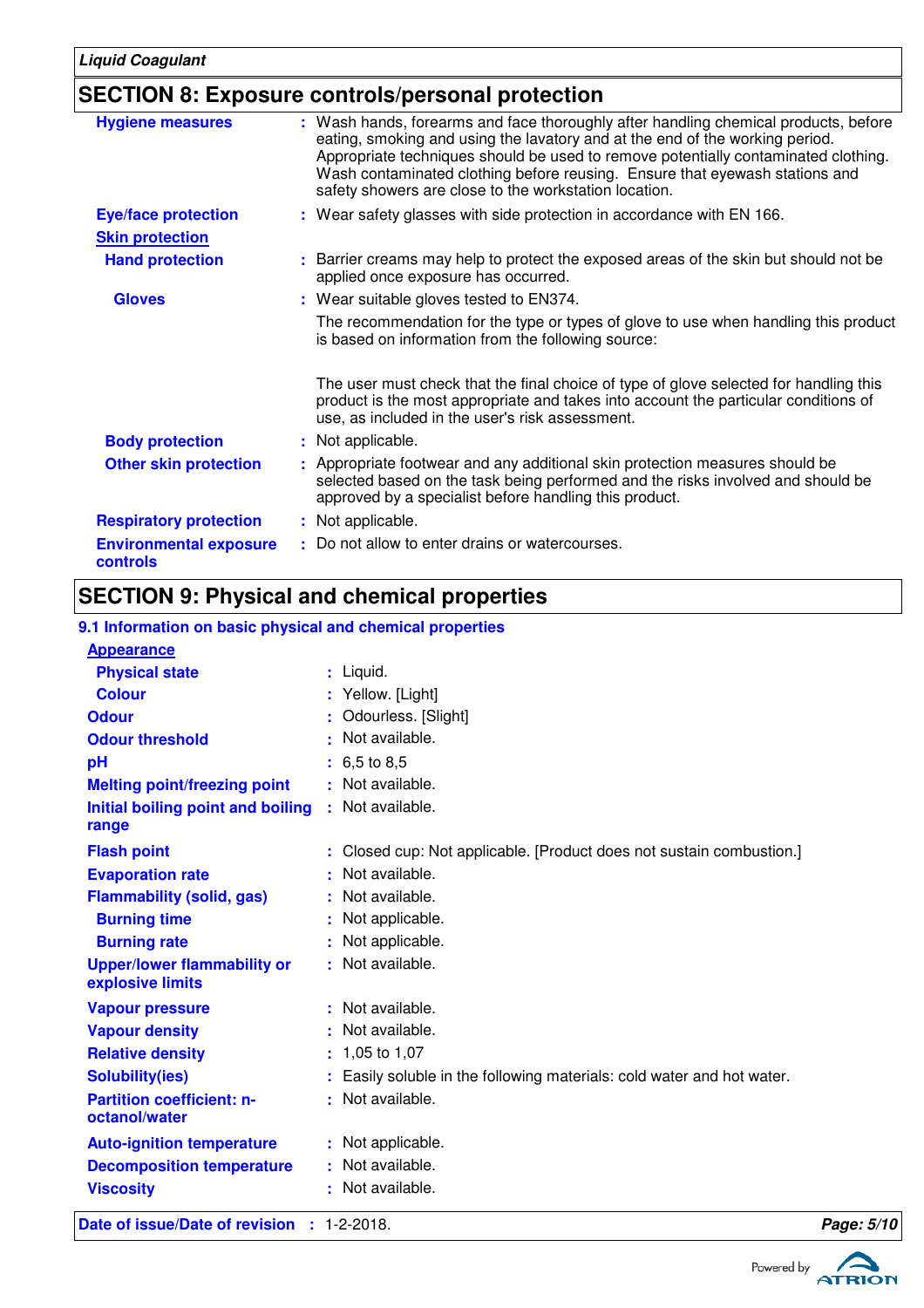# **SECTION 9: Physical and chemical properties**

**Explosive properties : Not available. Oxidising properties : Not available.** 

**9.2 Other information**

No additional information.

| <b>SECTION 10: Stability and reactivity</b>     |                                                                                                                                         |  |
|-------------------------------------------------|-----------------------------------------------------------------------------------------------------------------------------------------|--|
| <b>10.1 Reactivity</b>                          | : No specific test data related to reactivity available for this product or its ingredients.                                            |  |
| <b>10.2 Chemical stability</b>                  | : Stable under recommended storage and handling conditions (see section 7).                                                             |  |
| 10.3 Possibility of<br>hazardous reactions      | : Under normal conditions of storage and use, hazardous reactions will not occur.                                                       |  |
| <b>10.4 Conditions to avoid</b>                 | : When exposed to high temperatures may produce hazardous decomposition<br>products.                                                    |  |
| 10.5 Incompatible materials                     | Keep away from the following materials to prevent strong exothermic reactions:<br>t.<br>oxidising agents, strong alkalis, strong acids. |  |
| <b>10.6 Hazardous</b><br>decomposition products | : Under normal conditions of storage and use, hazardous decomposition products<br>should not be produced.                               |  |

# **SECTION 11: Toxicological information**

### **11.1 Information on toxicological effects**

There are no data available on the preparation itself. The preparation is not classified as dangerous according to Directive 1999/45/EC and its amendments.

Repeated or prolonged contact with the preparation may cause removal of natural fat from the skin, resulting in nonallergic contact dermatitis and absorption through the skin.

If splashed in the eyes, the liquid may cause irritation and reversible damage.

| <b>Acute toxicity</b>                                     |                  |
|-----------------------------------------------------------|------------------|
| <b>Conclusion/Summary</b>                                 | : Not available. |
| <b>Acute toxicity estimates</b>                           |                  |
| Not available.                                            |                  |
| <b>Irritation/Corrosion</b>                               |                  |
| <b>Conclusion/Summary</b>                                 | : Not available. |
| <b>Sensitisation</b>                                      |                  |
| <b>Conclusion/Summary</b>                                 | : Not available. |
| <b>Mutagenicity</b>                                       |                  |
| <b>Conclusion/Summary</b>                                 | : Not available. |
| <b>Carcinogenicity</b>                                    |                  |
| <b>Conclusion/Summary</b>                                 | : Not available. |
| <b>Reproductive toxicity</b>                              |                  |
| <b>Conclusion/Summary</b>                                 | : Not available. |
| <b>Teratogenicity</b>                                     |                  |
| <b>Conclusion/Summary</b>                                 | : Not available. |
| <b>Specific target organ toxicity (single exposure)</b>   |                  |
| Not available.                                            |                  |
| <b>Specific target organ toxicity (repeated exposure)</b> |                  |

**Date of issue/Date of revision :** 1-2-2018. **Page: 6/10**

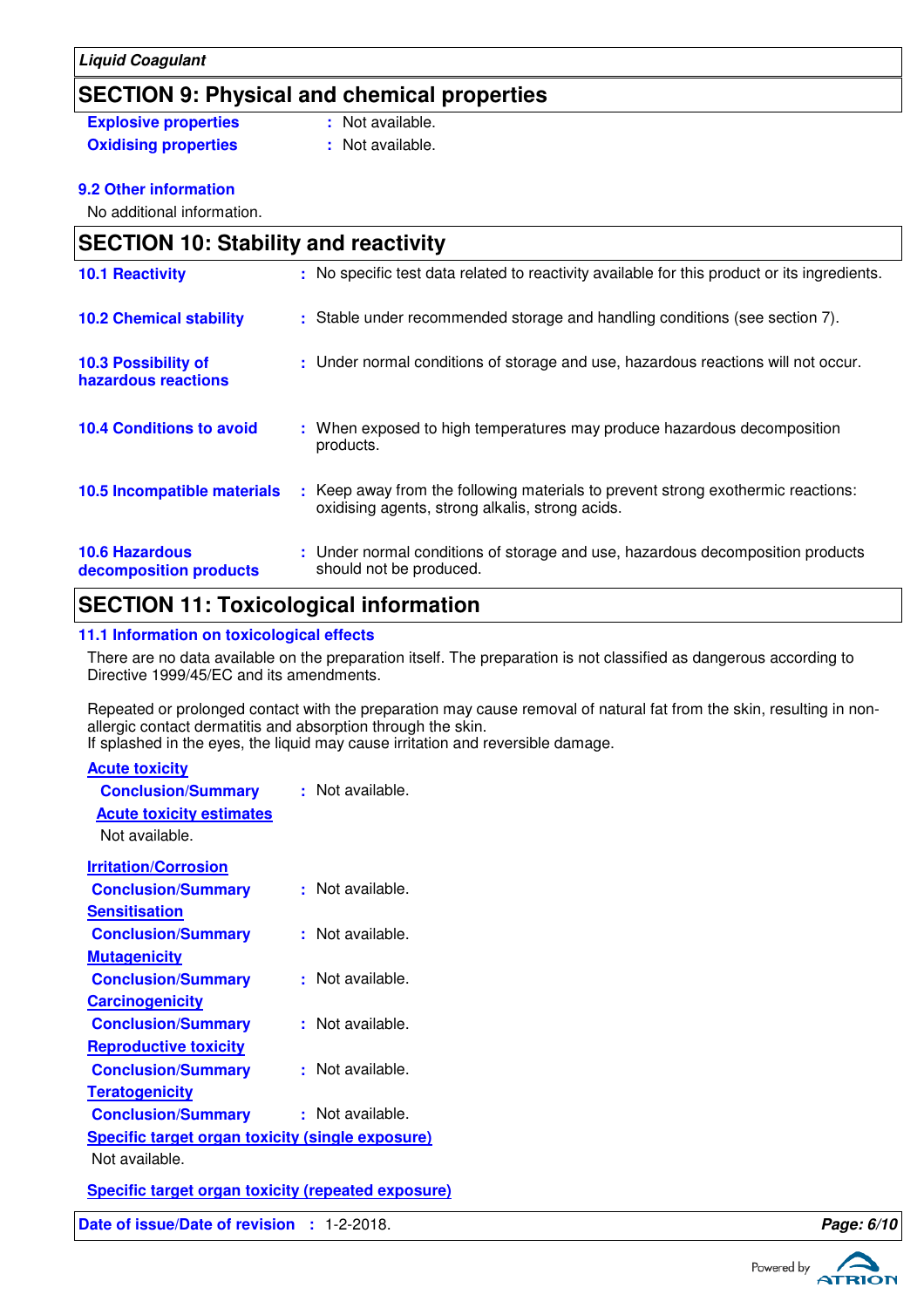# **SECTION 11: Toxicological information**

Not available.

### **Aspiration hazard**

Not available.

**Other information :** : Not available.

### **SECTION 12: Ecological information**

#### **12.1 Toxicity**

There are no data available on the preparation itself. Do not allow to enter drains or watercourses.

The preparation has been assessed following the conventional method of the Dangerous Preparations Directive 1999/45/EC and is not classified as dangerous for the environment.

**Conclusion/Summary :** Not available.

### **12.2 Persistence and degradability**

**Conclusion/Summary :** Not available.

### **12.3 Bioaccumulative potential**

| <b>Product/ingredient name</b> LogP <sub>ow</sub> | <b>BCF</b> | <b>Potential</b> |
|---------------------------------------------------|------------|------------------|
| <b>Liquid Coagulant</b>                           |            | low              |

| 12.4 Mobility in soil                            |                  |
|--------------------------------------------------|------------------|
| <b>Soil/water partition</b><br>coefficient (Koc) | : Not available. |
| <b>Mobility</b>                                  | : Not available. |

| 12.5 Results of PBT and vPvB assessment |                   |  |
|-----------------------------------------|-------------------|--|
| <b>PBT</b>                              | : Not applicable. |  |
| vPvB                                    | : Not applicable. |  |

**12.6 Other adverse effects** : No known significant effects or critical hazards.

### **SECTION 13: Disposal considerations**

The information in this section contains generic advice and guidance. The list of Identified Uses in Section 1 should be consulted for any available use-specific information provided in the Exposure Scenario(s).

Do not allow to enter drains or watercourses. Dispose of according to all federal, state and local applicable regulations.

### **13.1 Waste treatment methods**

| <b>Product</b>             |                                                                                                                                                                                                                                                                                                                                                                                                                                                                                                                                                               |
|----------------------------|---------------------------------------------------------------------------------------------------------------------------------------------------------------------------------------------------------------------------------------------------------------------------------------------------------------------------------------------------------------------------------------------------------------------------------------------------------------------------------------------------------------------------------------------------------------|
| <b>Methods of disposal</b> | : The generation of waste should be avoided or minimised wherever possible.<br>Significant quantities of waste product residues should not be disposed of via the<br>foul sewer but processed in a suitable effluent treatment plant. Dispose of surplus<br>and non-recyclable products via a licensed waste disposal contractor. Disposal of<br>this product, solutions and any by-products should at all times comply with the<br>requirements of environmental protection and waste disposal legislation and any<br>regional local authority requirements. |
| <b>Hazardous waste</b>     | : Within the present knowledge of the supplier, this product is not regarded as<br>hazardous waste, as defined by EU Directive 91/689/EEC.                                                                                                                                                                                                                                                                                                                                                                                                                    |
| <b>Packaging</b>           |                                                                                                                                                                                                                                                                                                                                                                                                                                                                                                                                                               |

**Date of issue/Date of revision : 1-2-2018. Page: 7**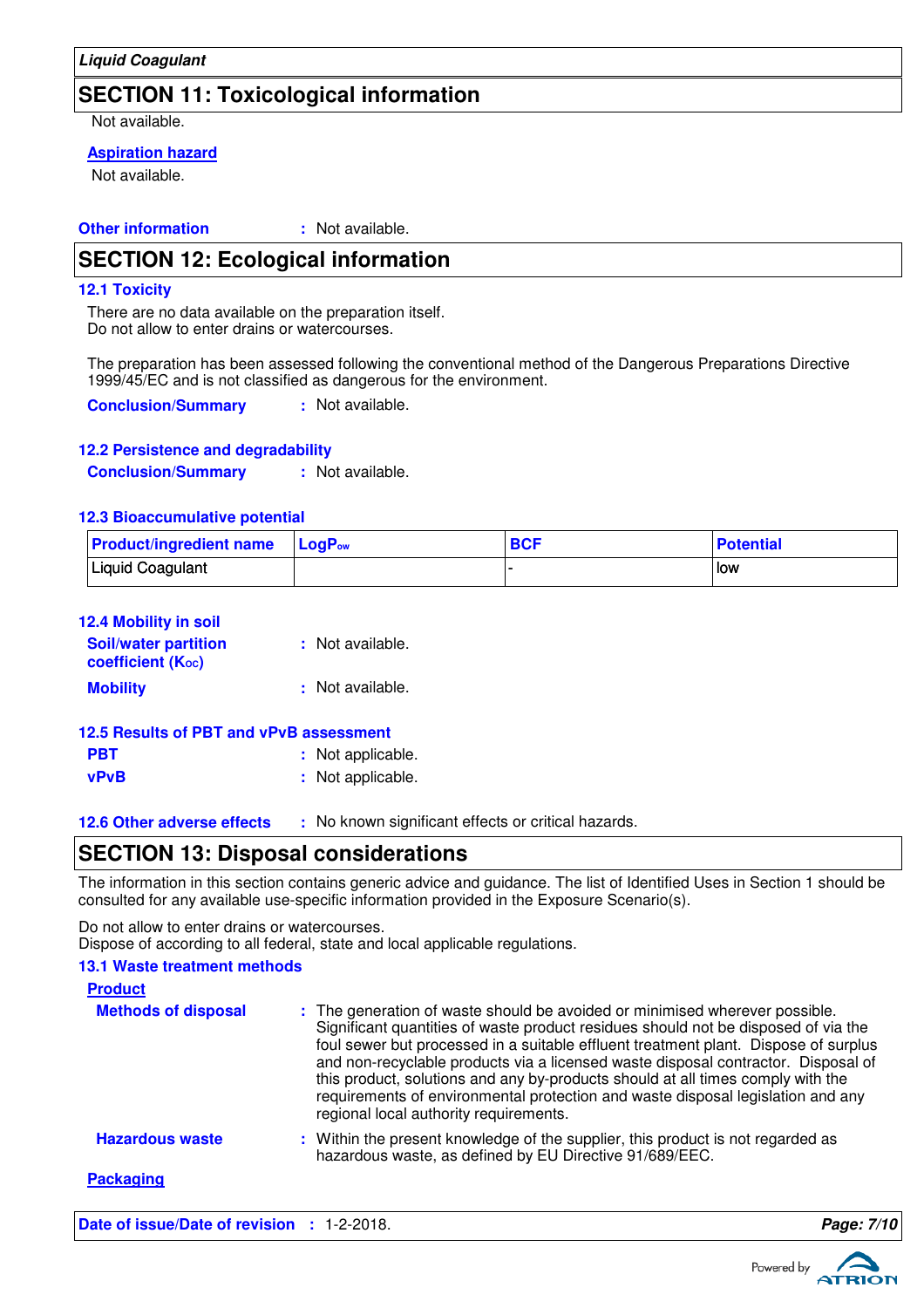# **SECTION 13: Disposal considerations**

| <b>Methods of disposal</b> | : The generation of waste should be avoided or minimised wherever possible. Waste<br>packaging should be recycled. Incineration or landfill should only be considered<br>when recycling is not feasible.                                  |
|----------------------------|-------------------------------------------------------------------------------------------------------------------------------------------------------------------------------------------------------------------------------------------|
| <b>Special precautions</b> | : This material and its container must be disposed of in a safe way. Empty containers<br>or liners may retain some product residues. Avoid dispersal of spilt material and<br>runoff and contact with soil, waterways, drains and sewers. |

## **SECTION 14: Transport information**

|                                                | <b>ADR/RID</b>                                                                                                                                                                                                      | <b>ADN/ADNR</b>                                                                                                                                                                                                                                                    | <b>IMDG</b>                                                                                                                                                                                                                                  | <b>IATA</b>                                                                                                                                                                                                                                  |
|------------------------------------------------|---------------------------------------------------------------------------------------------------------------------------------------------------------------------------------------------------------------------|--------------------------------------------------------------------------------------------------------------------------------------------------------------------------------------------------------------------------------------------------------------------|----------------------------------------------------------------------------------------------------------------------------------------------------------------------------------------------------------------------------------------------|----------------------------------------------------------------------------------------------------------------------------------------------------------------------------------------------------------------------------------------------|
| 14.1 UN number                                 | Not regulated.                                                                                                                                                                                                      | Not regulated.                                                                                                                                                                                                                                                     | Not regulated.                                                                                                                                                                                                                               | Not regulated.                                                                                                                                                                                                                               |
| 14.2 UN proper<br>shipping name                |                                                                                                                                                                                                                     |                                                                                                                                                                                                                                                                    |                                                                                                                                                                                                                                              |                                                                                                                                                                                                                                              |
| <b>14.3 Transport</b><br>hazard class(es)      |                                                                                                                                                                                                                     |                                                                                                                                                                                                                                                                    |                                                                                                                                                                                                                                              |                                                                                                                                                                                                                                              |
| 14.4 Packing<br>group                          |                                                                                                                                                                                                                     |                                                                                                                                                                                                                                                                    |                                                                                                                                                                                                                                              |                                                                                                                                                                                                                                              |
| 14.5<br><b>Environmental</b><br>hazards        | No.                                                                                                                                                                                                                 | No.                                                                                                                                                                                                                                                                | No.                                                                                                                                                                                                                                          | No.                                                                                                                                                                                                                                          |
| <b>14.6 Special</b><br>precautions for<br>user | <b>Transport within</b><br>user's premises:<br>always transport in<br>closed containers that<br>are upright and<br>secure. Ensure that<br>persons transporting<br>to do in the event of an<br>accident or spillage. | <b>Transport within</b><br>user's premises:<br>always transport in<br>closed containers that<br>are upright and<br>secure. Ensure that<br>persons transporting<br>the product know what the product know what<br>to do in the event of an<br>accident or spillage. | <b>Transport within</b><br>user's premises:<br>always transport in<br>closed containers that<br>are upright and<br>secure. Ensure that<br>persons transporting<br>the product know what<br>to do in the event of an<br>accident or spillage. | <b>Transport within</b><br>user's premises:<br>always transport in<br>closed containers that<br>are upright and<br>secure. Ensure that<br>persons transporting<br>the product know what<br>to do in the event of an<br>accident or spillage. |
| <b>Additional</b><br>information               |                                                                                                                                                                                                                     |                                                                                                                                                                                                                                                                    |                                                                                                                                                                                                                                              |                                                                                                                                                                                                                                              |

**14.7 Transport in bulk according to Annex II of MARPOL 73/78 and the IBC Code :** Not available.

# **SECTION 15: Regulatory information**

**15.1 Safety, health and environmental regulations/legislation specific for the substance or mixture EU Regulation (EC) No. 1907/2006 (REACH)**

**Annex XIV - List of substances subject to authorisation**

**Substances of very high concern**

None of the components are listed.

**Annex XVII - Restrictions : Not applicable.** 

**on the manufacture, placing on the market and**

**use of certain dangerous**

**substances, mixtures and**

**articles**

**Date of issue/Date of revision :** 1-2-2018. **Page: 8/10**

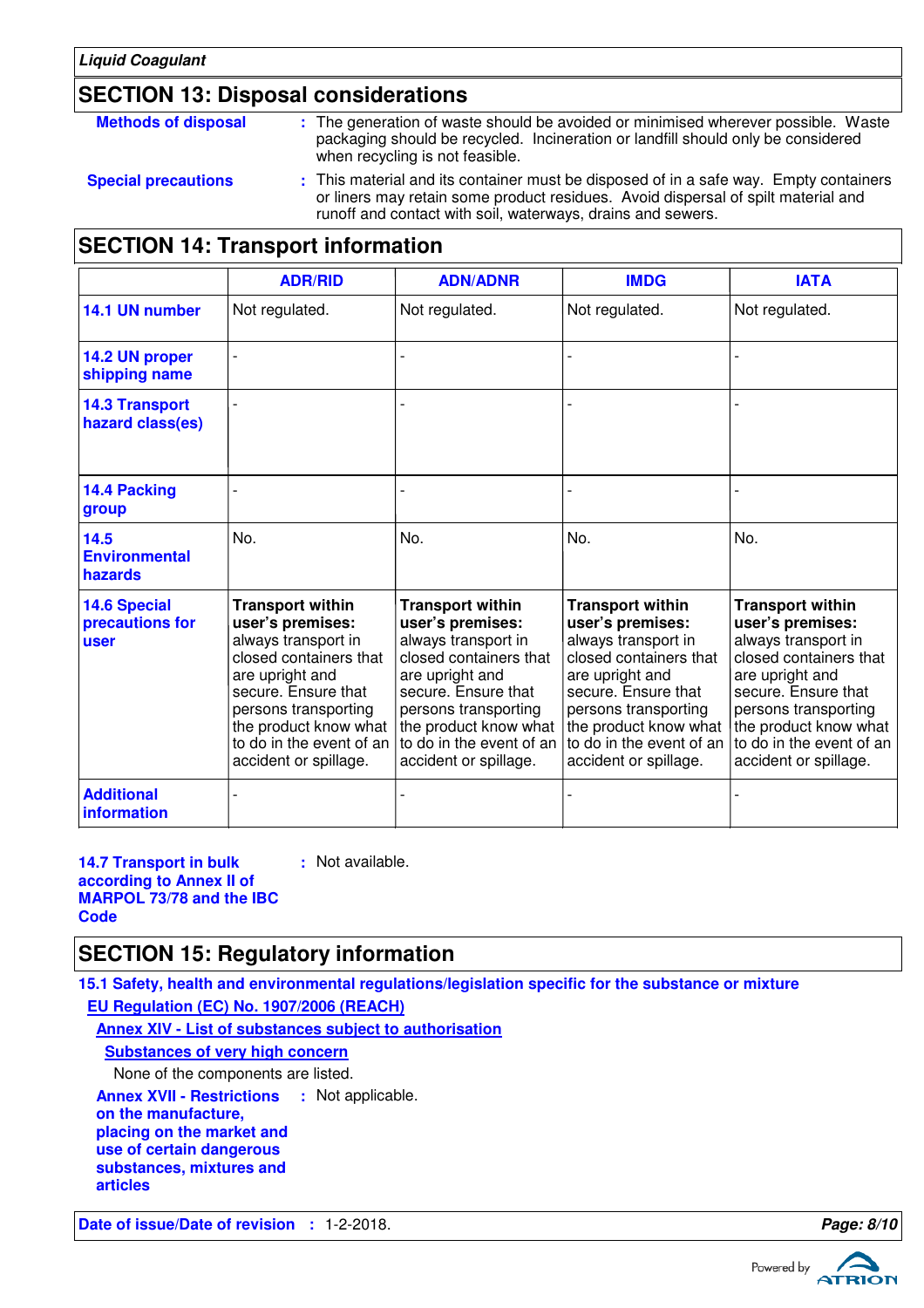# **SECTION 15: Regulatory information**

| <b>Other EU regulations</b>                                                        |                                                                                                                                                                                                                                                                                                     |
|------------------------------------------------------------------------------------|-----------------------------------------------------------------------------------------------------------------------------------------------------------------------------------------------------------------------------------------------------------------------------------------------------|
| <b>VOC for Ready-for-Use</b><br><b>Mixture</b>                                     | : Not applicable.                                                                                                                                                                                                                                                                                   |
| <b>Europe inventory</b>                                                            | : All components are listed or exempted.                                                                                                                                                                                                                                                            |
| <b>Black List Chemicals</b>                                                        | : Not listed                                                                                                                                                                                                                                                                                        |
| <b>Priority List Chemicals</b>                                                     | : Not listed                                                                                                                                                                                                                                                                                        |
| <b>Integrated pollution</b><br>prevention and control<br>list (IPPC) - Air         | : Not listed                                                                                                                                                                                                                                                                                        |
| <b>Integrated pollution</b><br>prevention and control<br>list (IPPC) - Water       | : Not listed                                                                                                                                                                                                                                                                                        |
| <b>Industrial use</b>                                                              | : The information contained in this safety data sheet does not constitute the user's<br>own assessment of workplace risks, as required by other health and safety<br>legislation. The provisions of the national health and safety at work regulations apply<br>to the use of this product at work. |
| <b>International regulations</b>                                                   |                                                                                                                                                                                                                                                                                                     |
| <b>Chemical Weapons</b><br><b>Convention List Schedule I</b><br><b>Chemicals</b>   | : Not listed                                                                                                                                                                                                                                                                                        |
| <b>Chemical Weapons</b><br><b>Convention List Schedule II</b><br><b>Chemicals</b>  | : Not listed                                                                                                                                                                                                                                                                                        |
| <b>Chemical Weapons</b><br><b>Convention List Schedule III</b><br><b>Chemicals</b> | : Not listed                                                                                                                                                                                                                                                                                        |
| <b>15.2 Chemical Safety</b><br>Assessment                                          | : This product contains substances for which Chemical Safety Assessments are still<br>required.                                                                                                                                                                                                     |

# **SECTION 16: Other information**

**CEPE code :** 7

 $\nabla$  Indicates information that has changed from previously issued version.

| <b>Abbreviations and</b> | $:$ ATE = Acute Toxicity Estimate                                             |
|--------------------------|-------------------------------------------------------------------------------|
| acronyms                 | CLP = Classification, Labelling and Packaging Regulation [Regulation (EC) No. |
|                          | 1272/2008]                                                                    |
|                          | DNEL = Derived No Effect Level                                                |
|                          | EUH statement = CLP-specific Hazard statement                                 |
|                          | PNEC = Predicted No Effect Concentration                                      |
|                          | $RRN = REACH$ Registration Number                                             |

**Procedure used to derive the classification according to Regulation (EC) No. 1272/2008 [CLP/GHS]**

| <b>Classification</b> | <b>Justification</b> |
|-----------------------|----------------------|
| Not classified.       |                      |

| <b>Full text of abbreviated H</b><br><b>statements</b> | : Not applicable. |
|--------------------------------------------------------|-------------------|
| <b>Full text of classifications</b><br>[CLP/GHS]       | : Not applicable. |
| <b>Full text of abbreviated R</b><br>phrases           | : Not applicable. |
| <b>Full text of classifications</b><br>[DSD/DPD]       | : Not applicable. |
|                                                        |                   |

**Date of issue/Date of revision : 1-2-2018. Page: 9/10 Page: 9/10**